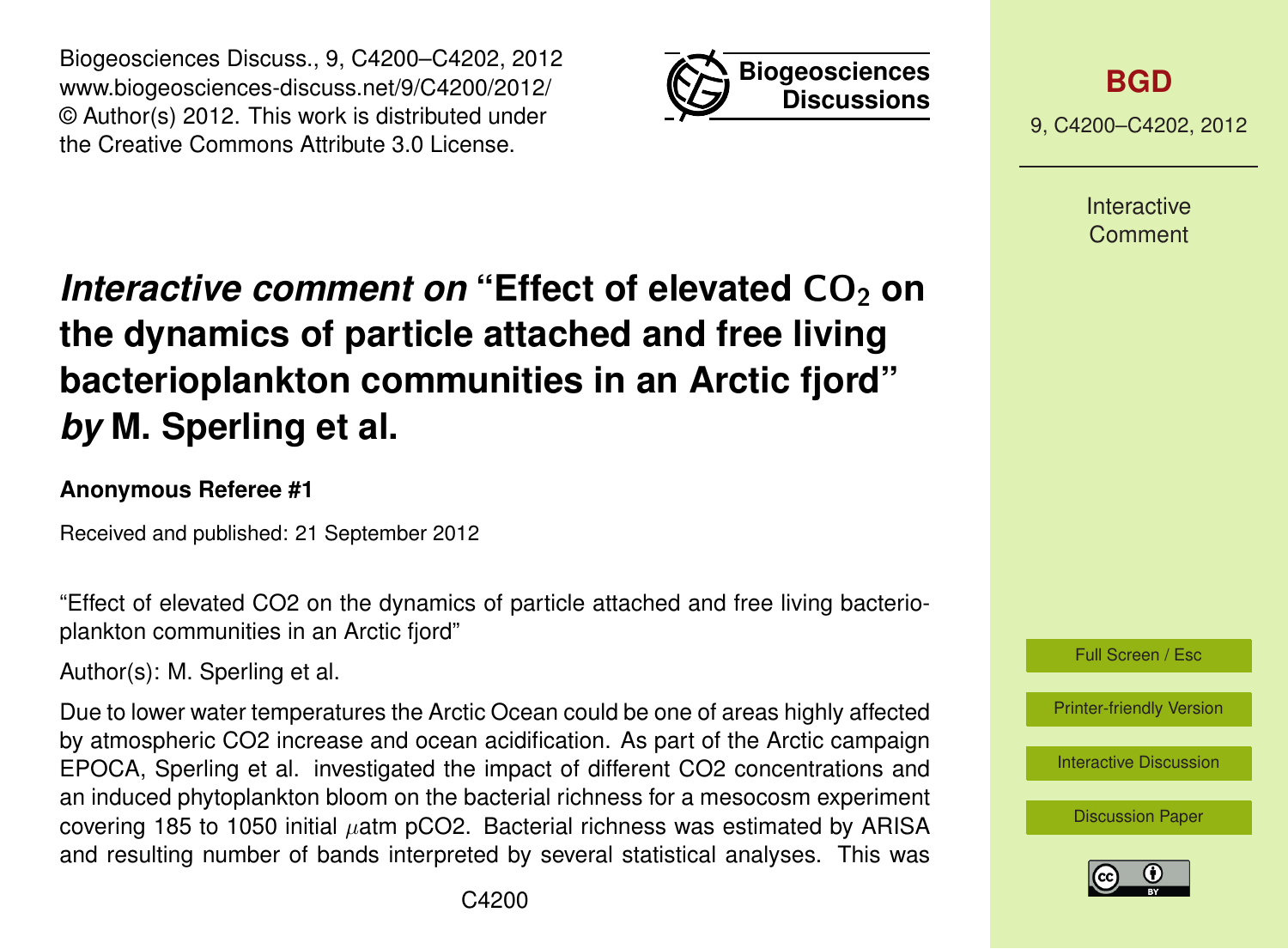done for free-living (FL) as well as particle-attached (PA) bacteria. The principle outcome was that both, FL and PA, exhibited a temporal development mostly driven by temperature and phytoplankton. Only for the post-bloom phase a reduction of the PA community was detected for mesocosms of lower and medium CO2. In consequence, the authors concluded that the PA community could significantly be reduced at the end of this century, where these pCO2-values should be of importance. Taken together, the results presented here are not groundbreaking but principally solid science and worth to be published somewhere. I am not really convinced by the ARISA approach because it does not, as the authors postulate in the abstract, the bacterial composition but only the richness. Moreover, the taxonomic or even functional background remains obscure, making real insights into causes for bacterial succession difficult to evaluate. For sure, it is allowed to use ARISA to analyze dynamics. But I am wondering why these really expensive and time-consuming mesocosm experiments have not been gone along with more advanced molecular tools. In consequence, the results should be discussed really carefully and pure speculation avoided. It is irritating that within the abstract a range of 185 to 1050, in material & methods even up to 1420  $\mu$ initial  $\mu$ atm pCO2, as basis for this study is described which, in fact, has not fully been analyzed and practically ends at 800 pCO2. What is the reason for this and why are the higher values even mentioned? This should be explained. The introduction is interesting but it reads like a review and is much too long and could be shortened by 50%. Concerning EPOCA several manuscripts have been submitted to BG in parallel. And it seems to me that the outcomes out of this mesocosm studies were divided into, as many as possible, different manuscripts. (Probably) Doing this, the dataset presented by Sperling et al. is limited and needs substantial support from other studies of this mesocosm bulk submission. And this even within the abstract, e.g., protein production. After revision the results of Sperling et al should be published but integrated within another manuscript of EPOCA, for instance Engel et al. (14C primary production. Minor comment: L describes the reverse and D the forward primer.

9, C4200–C4202, 2012

Interactive **Comment** 

Full Screen / Esc

[Printer-friendly Version](http://www.biogeosciences-discuss.net/9/C4200/2012/bgd-9-C4200-2012-print.pdf)

[Interactive Discussion](http://www.biogeosciences-discuss.net/9/10725/2012/bgd-9-10725-2012-discussion.html)

[Discussion Paper](http://www.biogeosciences-discuss.net/9/10725/2012/bgd-9-10725-2012.pdf)